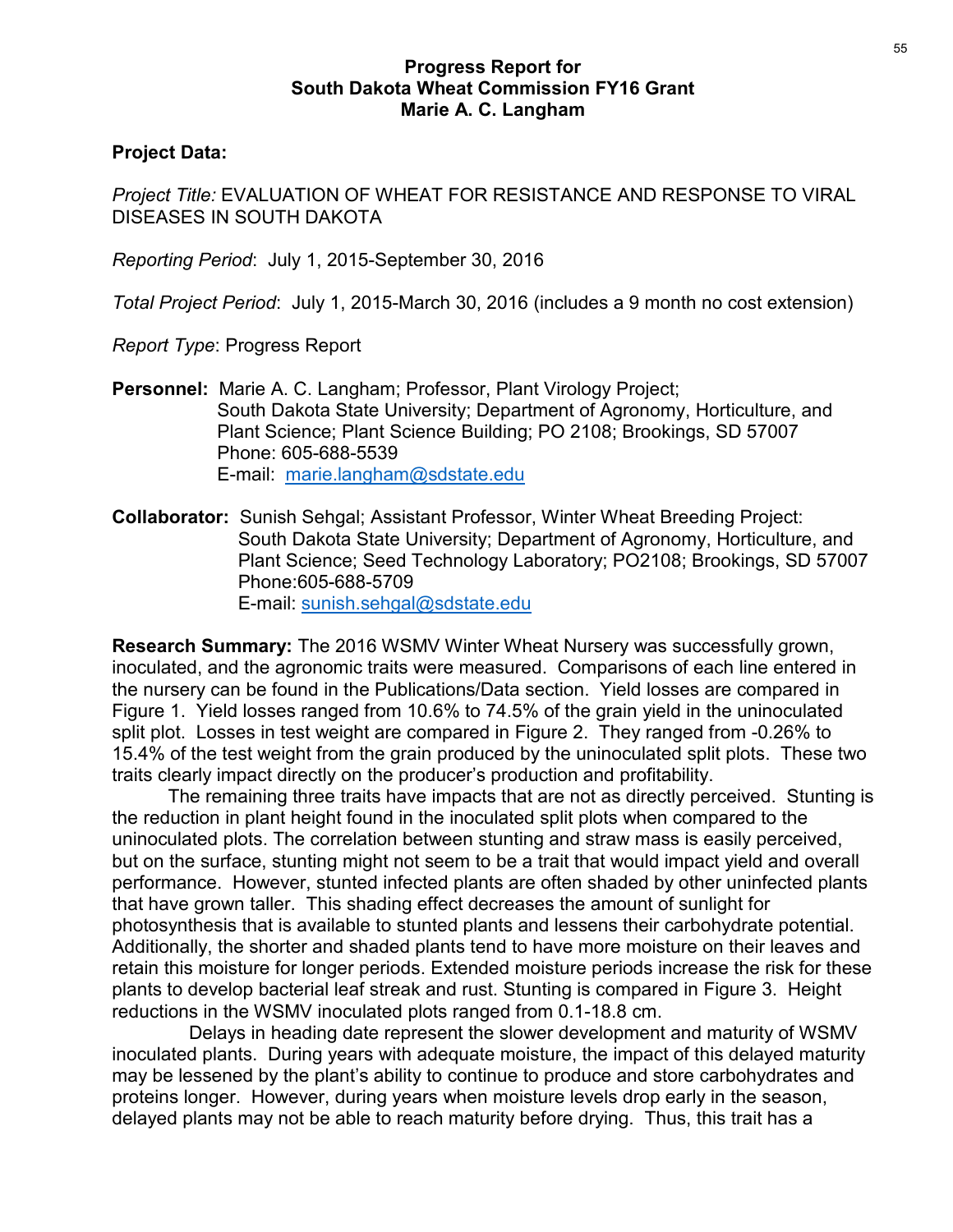greater impact in some years than others. Figure 4 compares the delays in maturity measured during the 2016 WSMV Winter Wheat Nursery. Delays in heading ranged from 0 to 10.7 Julian days. Lines with significantly delayed heading would be at great risk during drought years.

Disease severity rating (DSR) is a scale used to compare the severity of the symptom development in WSMV inoculated cultivars. It ranges from 0 (no visible symptoms) to 5 (very severe mosaic and stunting with necrosis and death). Severity of symptoms can parallel the destruction of chloroplasts and their decreased capacity for photosynthesis. DSR values averaged from 1.3 to 3.8 in the WSMV inoculated split plots.

Table 1 combines the outcomes of these five traits by ranking the performance of each line for each trait by using 1 for the line demonstrating the least loss or damage and 40 for the line demonstrating the greatest loss or damage. Utilizing the rankings aids in selecting lines that performed well in multiple traits. For example, SD11060-7 was highest ranked line in yield loss, stunting, and DSR. It was second in test weight losses and fourth greater impact in some years than others. Figure 4 compares the delays in maturity<br>measured during the 2016 WSMV Winter Wheat Nursery. Delays in heading ranged from 0<br>to 10.7 Julian days. Lines with significantly delayed h high rankings (indicating the most loss or damage) included lines such as SD12010-5, greater impact in some years than others. Figure 4 compares the delays in maturity<br>measured during the 2016 WSMV Winter Wheat Nursery. Delays in heading ranged from 0<br>to 10.7 Julian days. Lines with significantly delayed h that they have a high susceptibility to WSMV.

Yield loss, test weight loss, stunting, delay in heading, and DSR demonstrate a clear differentiation in the winter wheat lines evaluated. This information will be important in evaluation of lines for advancement by the Winter Wheat Breeding Program.

Introduction: The Evaluation of Winter Wheat for Resistance and Response to Viral Diseases in South Dakota assesses winter wheat lines for susceptibility, tolerance, or resistance to wheat streak mosaic virus (WSMV) (Family: Potyviridae; Genus: Tritimovirus). This evaluation is based on the agronomic responses and virus levels in winter wheat lines synphous an paramelia the exact of collaborative research and the exact of capacity of the form in the WSMV. Inocculated split plots.<br>The form incomes of these fore fraits by ranking the performance of<br>each line for each t Breeding project. The nursery is focused on lines being developed by Winter Wheat Breeding and on lines needed for future breeding crosses. Winter wheat cultivar development in South Dakota requires annual evaluation for WSMV effects. Without this process, susceptible materials cannot be eliminated from the breeding program, and previous gains in resistance/tolerance will be lost. ngn ramming submang the most uses of earlingery interded meas such as SUPT201-00-3, and SD10109-2-4. These three lines ranked from 34 to 40 for all tratis indicating that they have a high susceptibility to WSMV.<br>
WERIGAT t Solity than the winter wheat the mission and DSN of all using the small that they have a bigh is useptibility to WSMV.<br>
Yield loss, test weight loss, stunting, delay in heading, and DSR demonstrate a clear<br>
differentiation each of lines for a development by vivory. We will be important the wheter the main of lines for a differentiation in the winter wheat lines evaluated. This information will be important in evaluation of lines for a dvance

Methods: In the WSMV Winter Wheat Nursery, winter wheat lines from the Advanced Yield WSMV-infected Arapaho winter wheat:0.02 M potassium phosphate buffer, pH 7.0) with 1% silica carbide added] using high-pressure spray (80 PSI) to penetrate the wheat's epidermis. evaluation of mies for avvalued meth vy the vinter Wiear for Resistance and Response to Viral<br>
Interduction: The Evaluation of Winter Wheat for Resistance and Response to Viral<br>
Diseases in South Dakota assesses winter whe levels (as determined by ELISA), yield, test weight and other agronomic measures were collected from both inoculated and non-inoculated rows of each plot. Utilizing split plots for this research greatly reduces the impact of environmental differences of the field on differential comparisons between the WSMV-inoculated and non-inoculated values. Wheri noculated with versive is a coluator anver lessed on proper while the Beeding project. The nursey is focused on lines being developed by Winter Wheat Breeding and on lines heeded for future breeding crosses. Winter w

accomplished and those which remain to be finished in the remaining grant period.

Objectives that have been accomplished: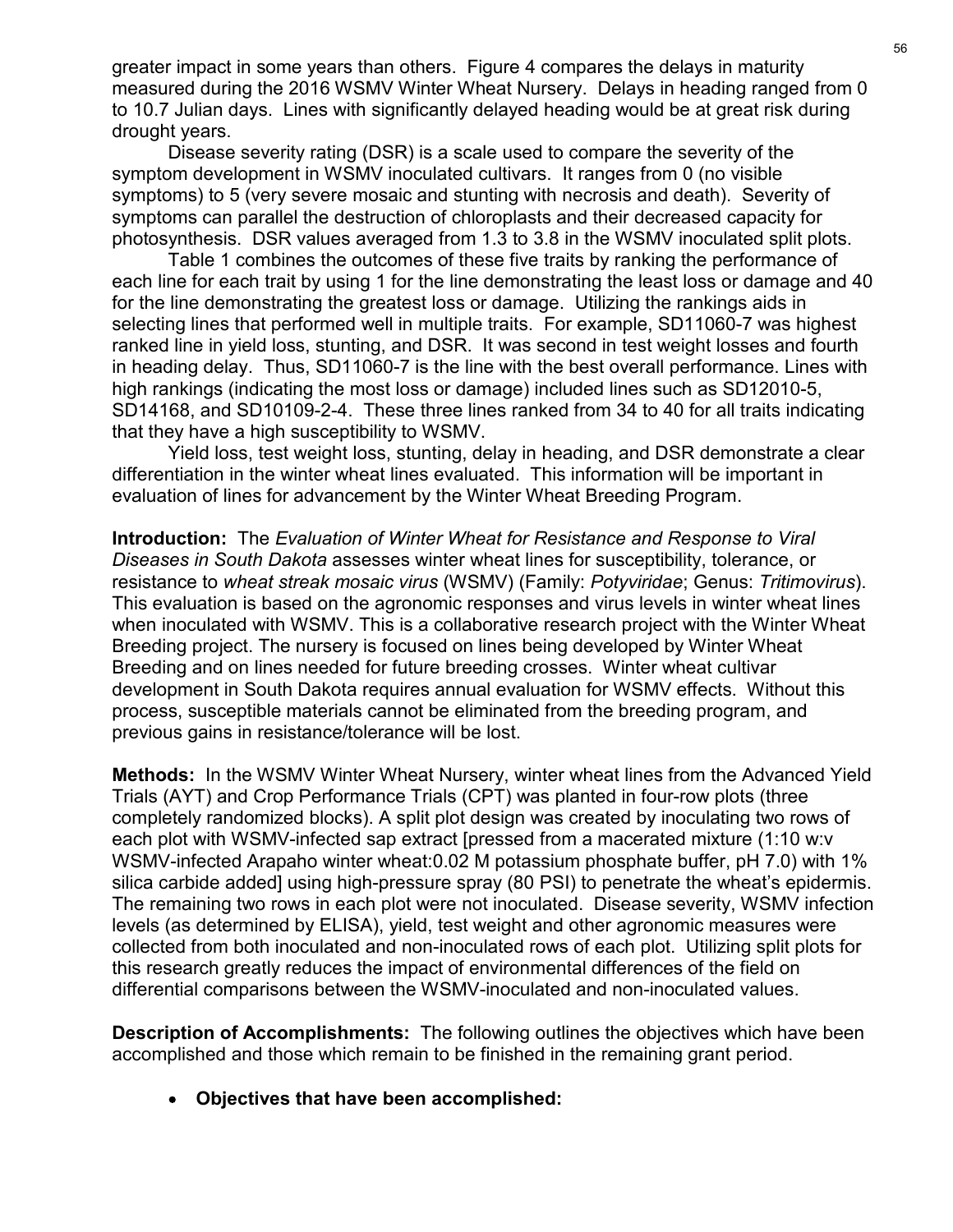- o 2015 WSMV Winter Wheat Evaluation Nursery (Data was reported in a<br>previous report.)<br>■ Collection of disease severity ratings<br>■ Collection of plant heading dates (delay in maturity)<br>● Collection of plant heights (stuntin previous report.)
	- Collection of disease severity ratings
	- Collection of plant heading dates (delay in maturity)
	- Collection of plant heights (stunting)
	- Collection of plant samples for analysis
	- $\blacksquare$ Harvest of grain
	- $\blacksquare$ Yield and yield loss determination
	- $\blacksquare$ Test weight and test weight loss determination
- o 2016 WSMV Winter Wheat Evaluation Nursery
	- Planning and establishing 2016 WSMV Winter Wheat Evaluation Nursery
	- $\blacksquare$ Production of 100 kg of WSMV-infected wheat
	- Production of 225 liters of WSMV inoculum
	- $\blacksquare$ Inoculation of 2016 WSMV Winter Wheat Evaluation Nursery
	- Collection of disease severity ratings
	- Collection of plant heading dates (delay in maturity)
	- Collection of plant heights (stunting)
	- Collection of plant samples for analysis
	- Harvest of grain
	- Yield and yield loss determination
	- Test weight and test weight loss determination
- Objectives that remain to be accomplished:
	- o 2015 WSMV Winter Wheat Evaluation Nursery
		- ELISA analysis of nursery samples
	- o 2016 WSMV Winter Wheat Evaluation Nursery
		- Analysis of field data
		- **ELISA analysis of nursery samples**

**Projections:** In the request for the extension, the goals for this project were revised to include much of the field work and analysis for the 2016 WSMV Winter Wheat Nursery Collection of plant heading dates (delay in maturity)<br>
Collection of plant heights (stunting)<br>
Collection of plant henghes for analysis<br>
Harvest of grain<br>
Yield and yield loss determination<br>
Test weight and ts et weight lo This has caused shifts to be made in some of the time lines, primarily with how fast that the ELISA analysis can be finished. However, good progress is being made and is expected to continue in a timely manner.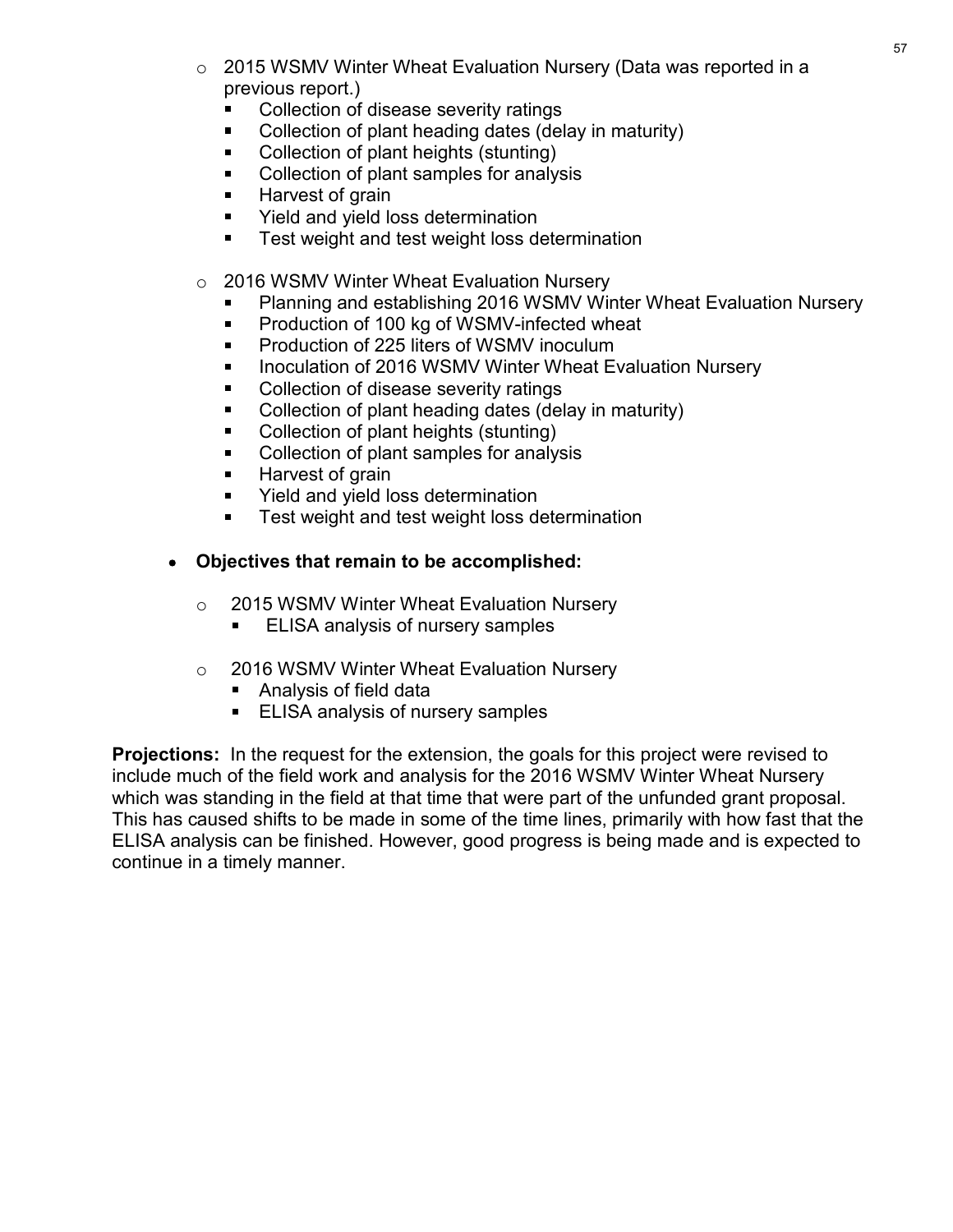## Publications/Data:



The field results from the 2016 are in the following figures:

Figure 1. Losses in total yield caused by WSMV infection in winter wheat lines. The losses are represented by the percentage of loss when compared to the yields from uninoculated winter wheat lines.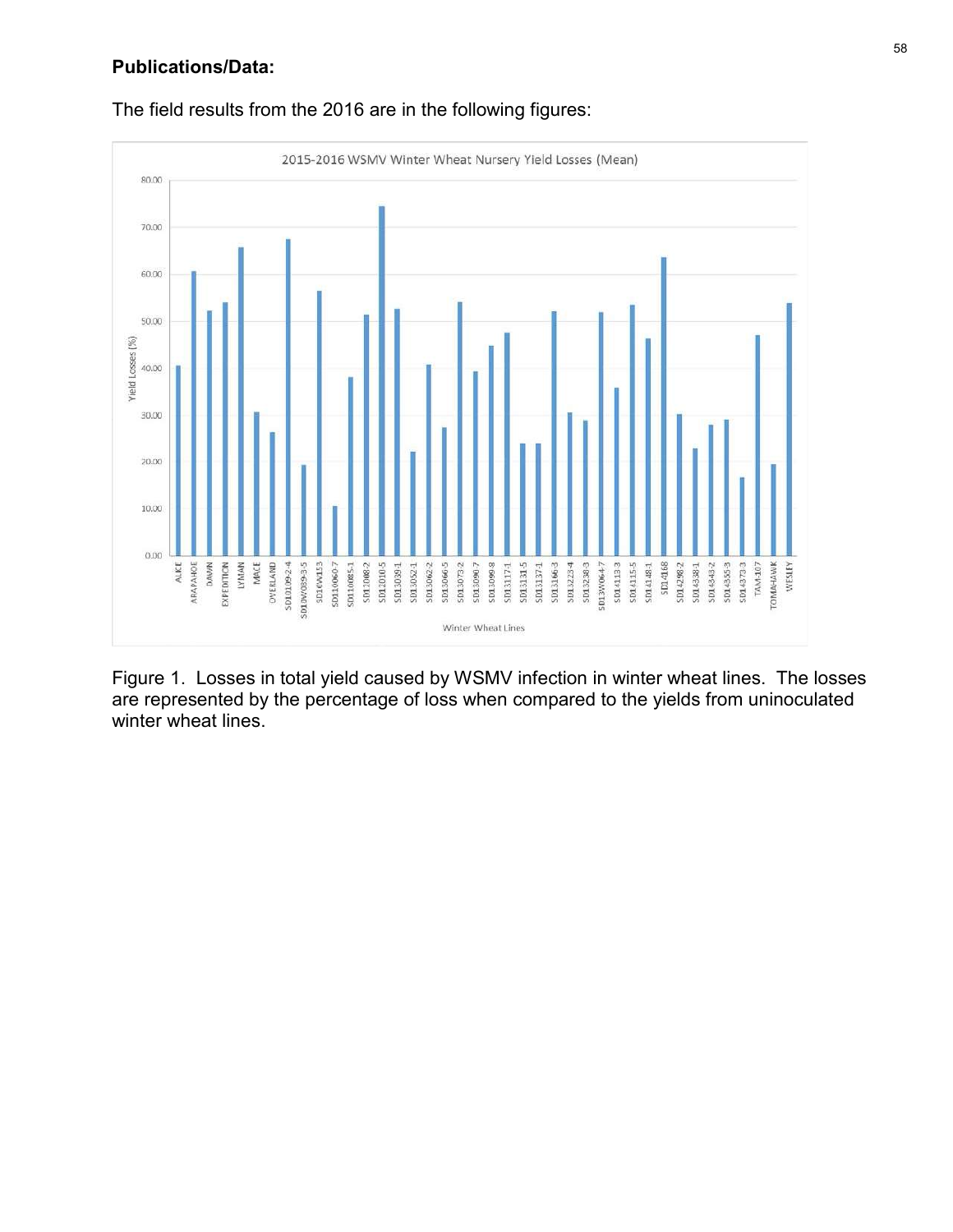

Figure 2. Losses in test weight caused by WSMV infection in winter wheat lines. The losses are represented by the percentage of loss when compared to the test weights from uninoculated winter wheat lines.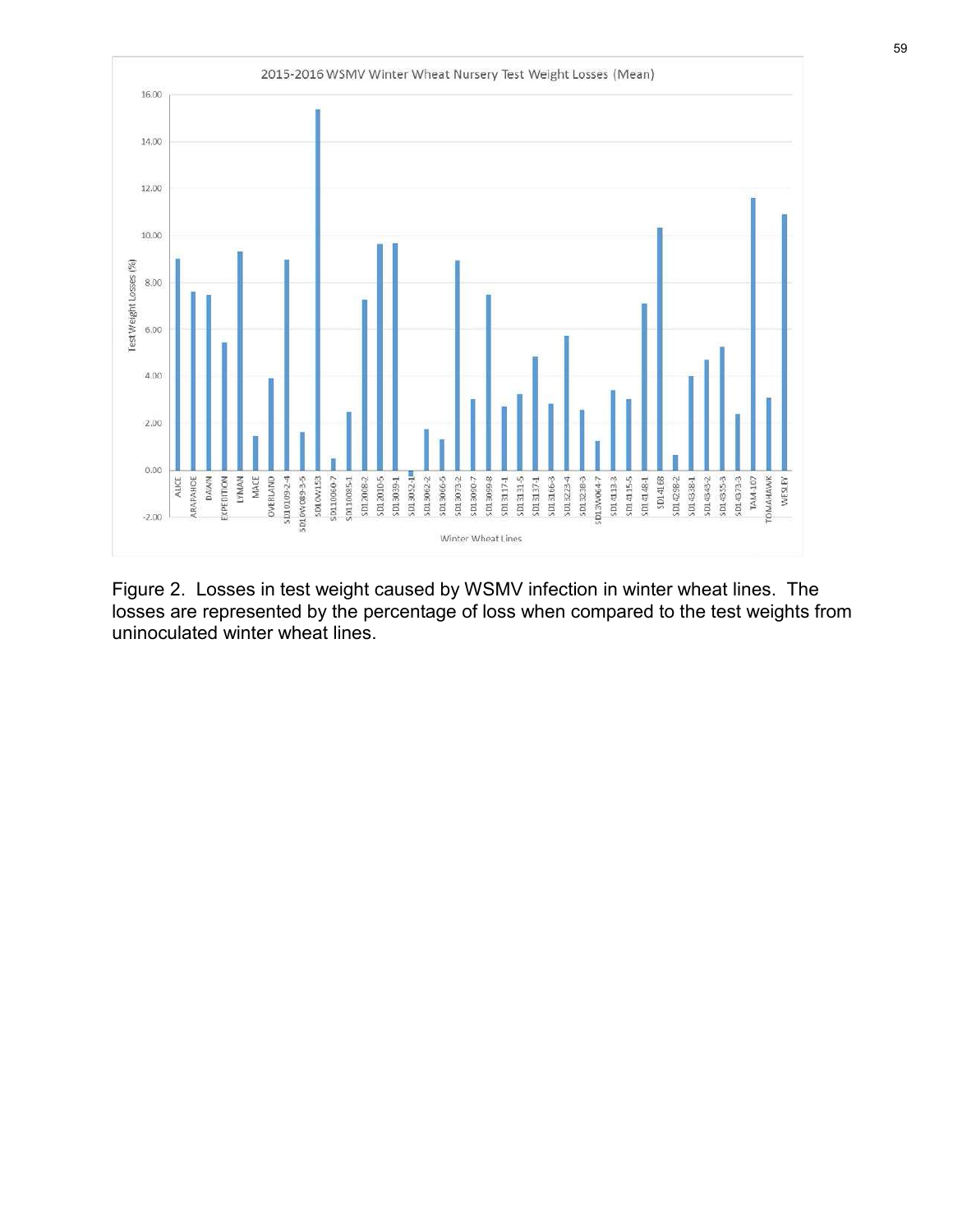

Figure 3. Reductions in height (cm) caused by WSMV infection in winter wheat lines. The reductions are represented by the differences in height when compared to the heights from uninoculated winter wheat lines.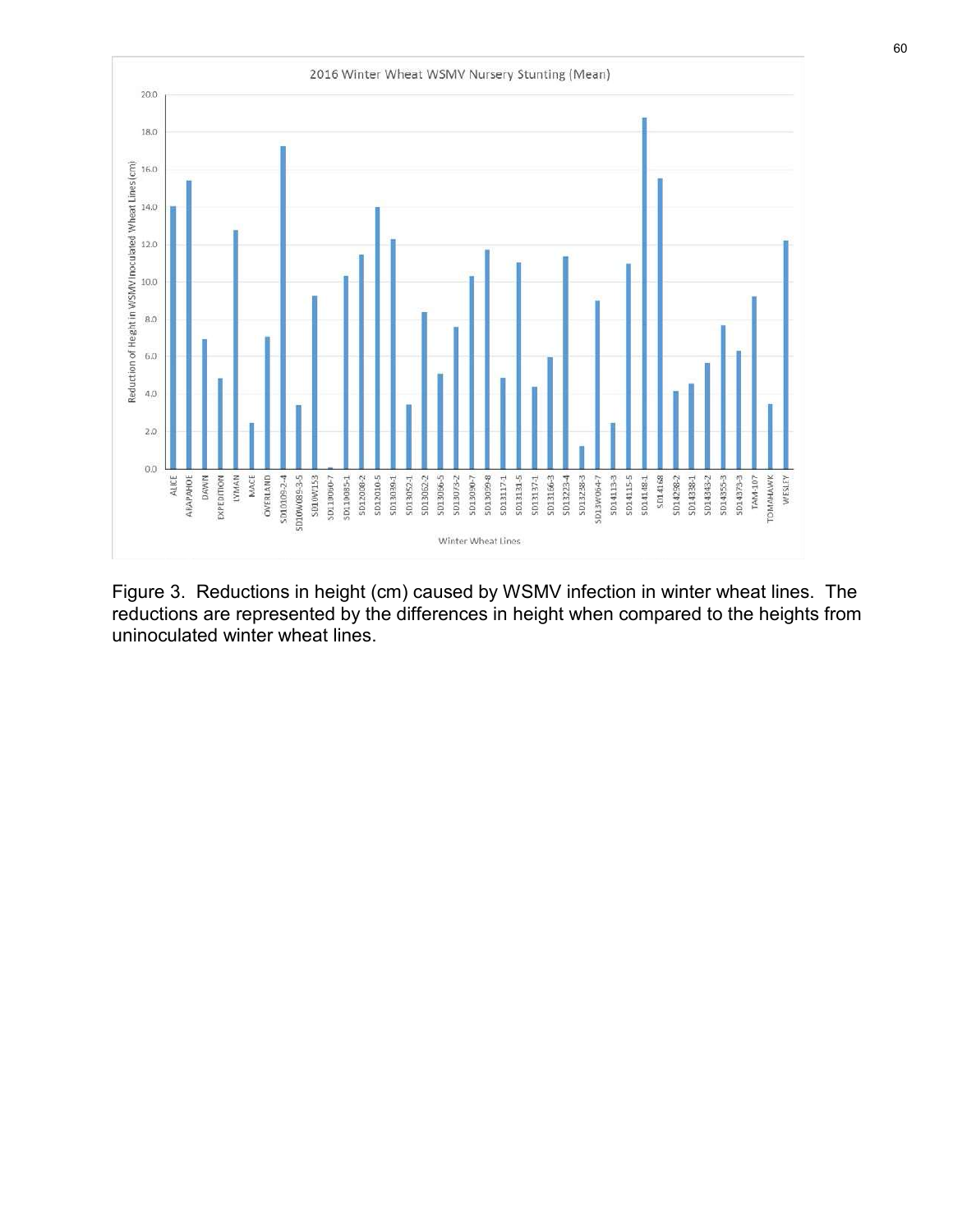

Figure 4. Delays in heading dates (Julian days) caused by WSMV infection in winter wheat lines. The maturity delays are represented by the differences in heading dates when compared to the heading dates from uninoculated winter wheat lines.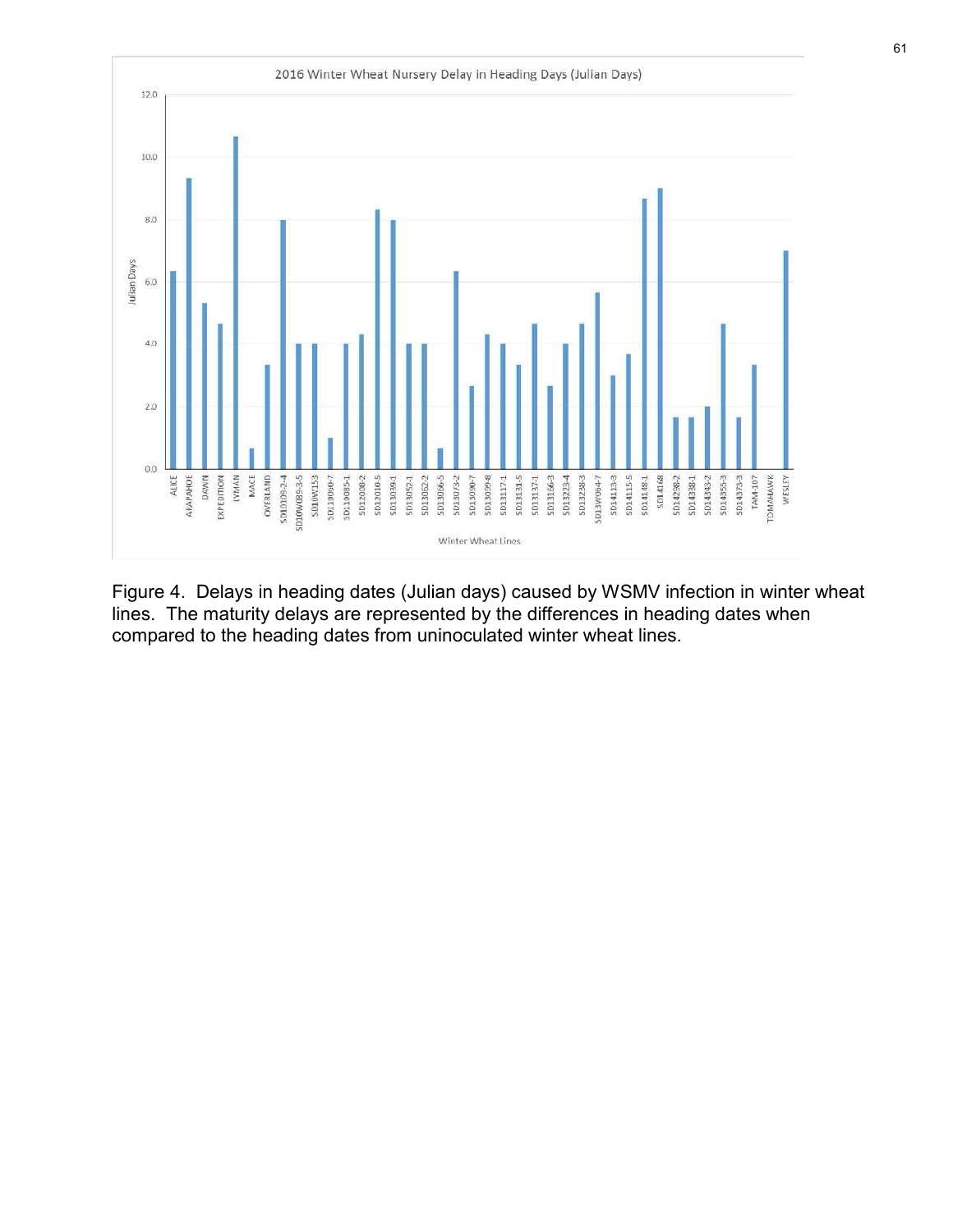

Disease severity ratings are rated on a basis of 0 (no symptoms; no differences from plants) to 5 (extremely yellowing, stunting, and necrosis) when compared to uninoculated winter wheat lines.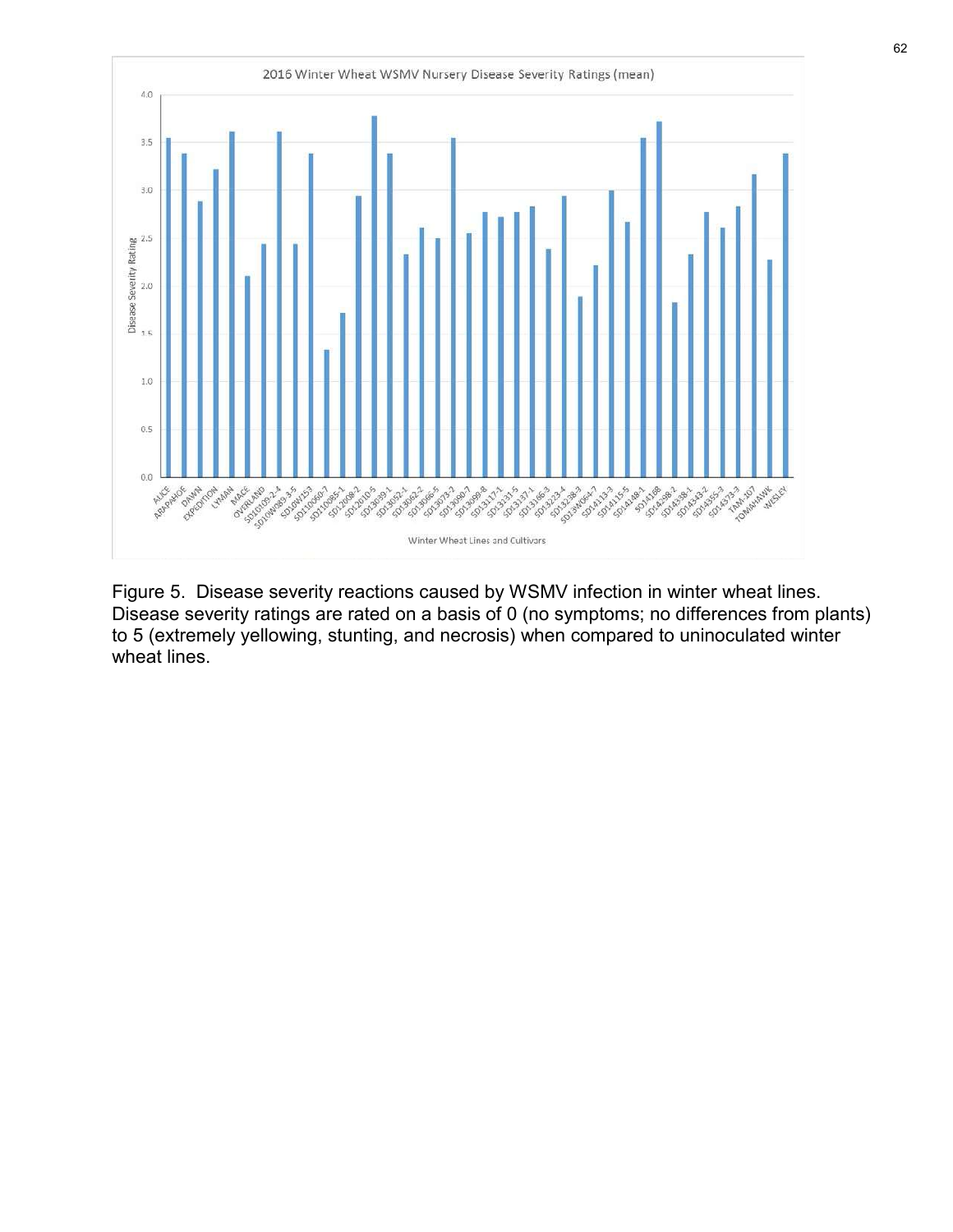Table 1. Entries in the 2016 WSMV Winter Wheat Nursery and their ranking in each trait Table 1. Entries in the 2016 WSMV Winter Wheat Nursery and their ranking in each trait<br>measured is shown in the table. Each entry is ranked from the one showing the least loss<br>or damage (1) to the one showing the greatest or damage (1) to the one showing the greatest loss or damage (40) for each trait that was measured.

| Entries in the 2016 WSMV Winter Wheat Nursery Ranked by Performance<br><b>Yield Loss</b><br>TW Loss<br><b>Heading Delay</b><br>Line<br>Stunting<br><b>DSR</b><br><b>ALICE</b><br>20<br>33<br>31<br>34<br>36<br>36<br>30<br>37<br>30<br>39<br><b>DAWN</b><br>29<br>28<br>17<br>29<br>24<br>29<br>33<br>24<br>25<br>11<br><b>LYMAN</b><br>38<br>34<br>34<br>40<br>37<br><b>MACE</b><br>6<br>$\mathbf{2}$<br>$\mathbf 5$<br>16<br>4<br>9<br>19<br>18<br>12<br>11<br>32<br>39<br>39<br>34<br>38<br>3<br>12<br>$\overline{7}$<br>5<br>16<br>35<br>40<br>24<br>17<br>31<br>$\overline{c}$<br>$\overline{4}$<br>$\mathbf{1}$<br>$\mathbf{1}$<br>$\mathbf{1}$<br>$\overline{c}$<br>10<br>26<br>18<br>18<br>$27\,$<br>$30\,$<br>23<br>SD12008-2<br>26<br>25<br>40<br>35<br>35<br>36<br>40<br>36<br>35<br>30 <sup>°</sup><br>33<br>32<br>$5\phantom{.0}$<br>19<br>8<br>$\mathbf{1}$<br>6<br>21<br>8<br>21<br>15<br>20<br>$5\,$<br>$\mathbf{3}$<br>10<br>13<br>13<br>34<br>31<br>19<br>32<br>35<br>9<br>19<br>15<br>25<br>14<br>22<br>29<br>31<br>24<br>19<br>25<br>12<br>12<br>21<br>18<br>8<br>17<br>28<br>13<br>20<br>7 <sup>7</sup><br>22<br>28<br>9<br>22<br>28<br>13<br>15<br>10 <sup>°</sup><br>10<br>25<br>15<br>29<br>22<br>26<br>12<br>$\overline{2}$<br>26<br>$\overline{4}$<br>11<br>27<br>22<br>30<br>6<br>4<br>27<br>17<br>18<br>$\mathbf{3}$<br>11<br>31<br>14<br>$27\,$<br>17<br>15<br>23<br>26<br>40<br>37<br>36<br>SD14168<br>37<br>37<br>38<br>38<br>39<br>5 <sub>5</sub><br>$\mathbf{3}$<br>14<br>3<br>8 |           |   |    |    |   |   |
|-------------------------------------------------------------------------------------------------------------------------------------------------------------------------------------------------------------------------------------------------------------------------------------------------------------------------------------------------------------------------------------------------------------------------------------------------------------------------------------------------------------------------------------------------------------------------------------------------------------------------------------------------------------------------------------------------------------------------------------------------------------------------------------------------------------------------------------------------------------------------------------------------------------------------------------------------------------------------------------------------------------------------------------------------------------------------------------------------------------------------------------------------------------------------------------------------------------------------------------------------------------------------------------------------------------------------------------------------------------------------------------------------------------------------------------------------------------------------------------------------------------------|-----------|---|----|----|---|---|
| ARAPAHOE<br><b>EXPEDITION</b><br>OVERLAND<br>SD10109-2-4<br>SD10W089-3-5<br>SD10W153<br>SD110060-7<br>SD110085-1<br>SD12010-5<br>SD13039-1<br>SD13052-1<br>SD13062-2<br>SD13066-5<br>SD13073-2<br>SD13090-7<br>SD13099-8<br>SD13117-1<br>SD13131-5<br>SD13137-1<br>SD13166-3<br>SD13223-4<br>SD13238-3<br>SD13W064-7<br>SD14113-3<br>SD14115-5<br>SD14148-1<br>SD14298-2                                                                                                                                                                                                                                                                                                                                                                                                                                                                                                                                                                                                                                                                                                                                                                                                                                                                                                                                                                                                                                                                                                                                          |           |   |    |    |   |   |
|                                                                                                                                                                                                                                                                                                                                                                                                                                                                                                                                                                                                                                                                                                                                                                                                                                                                                                                                                                                                                                                                                                                                                                                                                                                                                                                                                                                                                                                                                                                   |           |   |    |    |   |   |
|                                                                                                                                                                                                                                                                                                                                                                                                                                                                                                                                                                                                                                                                                                                                                                                                                                                                                                                                                                                                                                                                                                                                                                                                                                                                                                                                                                                                                                                                                                                   |           |   |    |    |   |   |
| . Entries in the 2016 WSMV Winter Wheat Nursery and their ranking in each trait                                                                                                                                                                                                                                                                                                                                                                                                                                                                                                                                                                                                                                                                                                                                                                                                                                                                                                                                                                                                                                                                                                                                                                                                                                                                                                                                                                                                                                   |           |   |    |    |   |   |
| ed is shown in the table. Each entry is ranked from the one showing the least loss<br>age (1) to the one showing the greatest loss or damage (40) for each trait that was                                                                                                                                                                                                                                                                                                                                                                                                                                                                                                                                                                                                                                                                                                                                                                                                                                                                                                                                                                                                                                                                                                                                                                                                                                                                                                                                         |           |   |    |    |   |   |
|                                                                                                                                                                                                                                                                                                                                                                                                                                                                                                                                                                                                                                                                                                                                                                                                                                                                                                                                                                                                                                                                                                                                                                                                                                                                                                                                                                                                                                                                                                                   |           |   |    |    |   |   |
|                                                                                                                                                                                                                                                                                                                                                                                                                                                                                                                                                                                                                                                                                                                                                                                                                                                                                                                                                                                                                                                                                                                                                                                                                                                                                                                                                                                                                                                                                                                   |           |   |    |    |   |   |
|                                                                                                                                                                                                                                                                                                                                                                                                                                                                                                                                                                                                                                                                                                                                                                                                                                                                                                                                                                                                                                                                                                                                                                                                                                                                                                                                                                                                                                                                                                                   |           |   |    |    |   |   |
|                                                                                                                                                                                                                                                                                                                                                                                                                                                                                                                                                                                                                                                                                                                                                                                                                                                                                                                                                                                                                                                                                                                                                                                                                                                                                                                                                                                                                                                                                                                   |           |   |    |    |   |   |
|                                                                                                                                                                                                                                                                                                                                                                                                                                                                                                                                                                                                                                                                                                                                                                                                                                                                                                                                                                                                                                                                                                                                                                                                                                                                                                                                                                                                                                                                                                                   |           |   |    |    |   |   |
|                                                                                                                                                                                                                                                                                                                                                                                                                                                                                                                                                                                                                                                                                                                                                                                                                                                                                                                                                                                                                                                                                                                                                                                                                                                                                                                                                                                                                                                                                                                   |           |   |    |    |   |   |
|                                                                                                                                                                                                                                                                                                                                                                                                                                                                                                                                                                                                                                                                                                                                                                                                                                                                                                                                                                                                                                                                                                                                                                                                                                                                                                                                                                                                                                                                                                                   |           |   |    |    |   |   |
|                                                                                                                                                                                                                                                                                                                                                                                                                                                                                                                                                                                                                                                                                                                                                                                                                                                                                                                                                                                                                                                                                                                                                                                                                                                                                                                                                                                                                                                                                                                   |           |   |    |    |   |   |
|                                                                                                                                                                                                                                                                                                                                                                                                                                                                                                                                                                                                                                                                                                                                                                                                                                                                                                                                                                                                                                                                                                                                                                                                                                                                                                                                                                                                                                                                                                                   |           |   |    |    |   |   |
|                                                                                                                                                                                                                                                                                                                                                                                                                                                                                                                                                                                                                                                                                                                                                                                                                                                                                                                                                                                                                                                                                                                                                                                                                                                                                                                                                                                                                                                                                                                   |           |   |    |    |   |   |
|                                                                                                                                                                                                                                                                                                                                                                                                                                                                                                                                                                                                                                                                                                                                                                                                                                                                                                                                                                                                                                                                                                                                                                                                                                                                                                                                                                                                                                                                                                                   |           |   |    |    |   |   |
|                                                                                                                                                                                                                                                                                                                                                                                                                                                                                                                                                                                                                                                                                                                                                                                                                                                                                                                                                                                                                                                                                                                                                                                                                                                                                                                                                                                                                                                                                                                   |           |   |    |    |   |   |
|                                                                                                                                                                                                                                                                                                                                                                                                                                                                                                                                                                                                                                                                                                                                                                                                                                                                                                                                                                                                                                                                                                                                                                                                                                                                                                                                                                                                                                                                                                                   |           |   |    |    |   |   |
|                                                                                                                                                                                                                                                                                                                                                                                                                                                                                                                                                                                                                                                                                                                                                                                                                                                                                                                                                                                                                                                                                                                                                                                                                                                                                                                                                                                                                                                                                                                   |           |   |    |    |   |   |
|                                                                                                                                                                                                                                                                                                                                                                                                                                                                                                                                                                                                                                                                                                                                                                                                                                                                                                                                                                                                                                                                                                                                                                                                                                                                                                                                                                                                                                                                                                                   |           |   |    |    |   |   |
|                                                                                                                                                                                                                                                                                                                                                                                                                                                                                                                                                                                                                                                                                                                                                                                                                                                                                                                                                                                                                                                                                                                                                                                                                                                                                                                                                                                                                                                                                                                   |           |   |    |    |   |   |
|                                                                                                                                                                                                                                                                                                                                                                                                                                                                                                                                                                                                                                                                                                                                                                                                                                                                                                                                                                                                                                                                                                                                                                                                                                                                                                                                                                                                                                                                                                                   |           |   |    |    |   |   |
|                                                                                                                                                                                                                                                                                                                                                                                                                                                                                                                                                                                                                                                                                                                                                                                                                                                                                                                                                                                                                                                                                                                                                                                                                                                                                                                                                                                                                                                                                                                   |           |   |    |    |   |   |
|                                                                                                                                                                                                                                                                                                                                                                                                                                                                                                                                                                                                                                                                                                                                                                                                                                                                                                                                                                                                                                                                                                                                                                                                                                                                                                                                                                                                                                                                                                                   |           |   |    |    |   |   |
|                                                                                                                                                                                                                                                                                                                                                                                                                                                                                                                                                                                                                                                                                                                                                                                                                                                                                                                                                                                                                                                                                                                                                                                                                                                                                                                                                                                                                                                                                                                   |           |   |    |    |   |   |
|                                                                                                                                                                                                                                                                                                                                                                                                                                                                                                                                                                                                                                                                                                                                                                                                                                                                                                                                                                                                                                                                                                                                                                                                                                                                                                                                                                                                                                                                                                                   |           |   |    |    |   |   |
|                                                                                                                                                                                                                                                                                                                                                                                                                                                                                                                                                                                                                                                                                                                                                                                                                                                                                                                                                                                                                                                                                                                                                                                                                                                                                                                                                                                                                                                                                                                   |           |   |    |    |   |   |
|                                                                                                                                                                                                                                                                                                                                                                                                                                                                                                                                                                                                                                                                                                                                                                                                                                                                                                                                                                                                                                                                                                                                                                                                                                                                                                                                                                                                                                                                                                                   |           |   |    |    |   |   |
|                                                                                                                                                                                                                                                                                                                                                                                                                                                                                                                                                                                                                                                                                                                                                                                                                                                                                                                                                                                                                                                                                                                                                                                                                                                                                                                                                                                                                                                                                                                   |           |   |    |    |   |   |
|                                                                                                                                                                                                                                                                                                                                                                                                                                                                                                                                                                                                                                                                                                                                                                                                                                                                                                                                                                                                                                                                                                                                                                                                                                                                                                                                                                                                                                                                                                                   |           |   |    |    |   |   |
|                                                                                                                                                                                                                                                                                                                                                                                                                                                                                                                                                                                                                                                                                                                                                                                                                                                                                                                                                                                                                                                                                                                                                                                                                                                                                                                                                                                                                                                                                                                   |           |   |    |    |   |   |
|                                                                                                                                                                                                                                                                                                                                                                                                                                                                                                                                                                                                                                                                                                                                                                                                                                                                                                                                                                                                                                                                                                                                                                                                                                                                                                                                                                                                                                                                                                                   |           |   |    |    |   |   |
|                                                                                                                                                                                                                                                                                                                                                                                                                                                                                                                                                                                                                                                                                                                                                                                                                                                                                                                                                                                                                                                                                                                                                                                                                                                                                                                                                                                                                                                                                                                   |           |   |    |    |   |   |
|                                                                                                                                                                                                                                                                                                                                                                                                                                                                                                                                                                                                                                                                                                                                                                                                                                                                                                                                                                                                                                                                                                                                                                                                                                                                                                                                                                                                                                                                                                                   |           |   |    |    |   |   |
|                                                                                                                                                                                                                                                                                                                                                                                                                                                                                                                                                                                                                                                                                                                                                                                                                                                                                                                                                                                                                                                                                                                                                                                                                                                                                                                                                                                                                                                                                                                   |           |   |    |    |   |   |
|                                                                                                                                                                                                                                                                                                                                                                                                                                                                                                                                                                                                                                                                                                                                                                                                                                                                                                                                                                                                                                                                                                                                                                                                                                                                                                                                                                                                                                                                                                                   |           |   |    |    |   |   |
|                                                                                                                                                                                                                                                                                                                                                                                                                                                                                                                                                                                                                                                                                                                                                                                                                                                                                                                                                                                                                                                                                                                                                                                                                                                                                                                                                                                                                                                                                                                   |           |   |    |    |   |   |
|                                                                                                                                                                                                                                                                                                                                                                                                                                                                                                                                                                                                                                                                                                                                                                                                                                                                                                                                                                                                                                                                                                                                                                                                                                                                                                                                                                                                                                                                                                                   |           |   |    |    |   |   |
|                                                                                                                                                                                                                                                                                                                                                                                                                                                                                                                                                                                                                                                                                                                                                                                                                                                                                                                                                                                                                                                                                                                                                                                                                                                                                                                                                                                                                                                                                                                   |           |   |    |    |   |   |
|                                                                                                                                                                                                                                                                                                                                                                                                                                                                                                                                                                                                                                                                                                                                                                                                                                                                                                                                                                                                                                                                                                                                                                                                                                                                                                                                                                                                                                                                                                                   |           |   |    |    |   |   |
|                                                                                                                                                                                                                                                                                                                                                                                                                                                                                                                                                                                                                                                                                                                                                                                                                                                                                                                                                                                                                                                                                                                                                                                                                                                                                                                                                                                                                                                                                                                   |           |   |    |    |   |   |
|                                                                                                                                                                                                                                                                                                                                                                                                                                                                                                                                                                                                                                                                                                                                                                                                                                                                                                                                                                                                                                                                                                                                                                                                                                                                                                                                                                                                                                                                                                                   |           |   |    |    |   |   |
|                                                                                                                                                                                                                                                                                                                                                                                                                                                                                                                                                                                                                                                                                                                                                                                                                                                                                                                                                                                                                                                                                                                                                                                                                                                                                                                                                                                                                                                                                                                   |           |   |    |    |   |   |
|                                                                                                                                                                                                                                                                                                                                                                                                                                                                                                                                                                                                                                                                                                                                                                                                                                                                                                                                                                                                                                                                                                                                                                                                                                                                                                                                                                                                                                                                                                                   |           |   |    |    |   |   |
|                                                                                                                                                                                                                                                                                                                                                                                                                                                                                                                                                                                                                                                                                                                                                                                                                                                                                                                                                                                                                                                                                                                                                                                                                                                                                                                                                                                                                                                                                                                   | SD14338-1 | 6 | 20 | 10 | 6 | 9 |
| 8<br>11<br>21<br>21<br>14<br>SD14343-2                                                                                                                                                                                                                                                                                                                                                                                                                                                                                                                                                                                                                                                                                                                                                                                                                                                                                                                                                                                                                                                                                                                                                                                                                                                                                                                                                                                                                                                                            |           |   |    |    |   |   |
| 27<br>SD14355-3<br>13<br>23<br>20<br>16                                                                                                                                                                                                                                                                                                                                                                                                                                                                                                                                                                                                                                                                                                                                                                                                                                                                                                                                                                                                                                                                                                                                                                                                                                                                                                                                                                                                                                                                           |           |   |    |    |   |   |
| $\overline{2}$<br>$\overline{7}$<br>9<br>23<br>SD14373-3<br>16                                                                                                                                                                                                                                                                                                                                                                                                                                                                                                                                                                                                                                                                                                                                                                                                                                                                                                                                                                                                                                                                                                                                                                                                                                                                                                                                                                                                                                                    |           |   |    |    |   |   |
| $14$<br>24<br>39<br>23<br>28<br><b>TAM-107</b>                                                                                                                                                                                                                                                                                                                                                                                                                                                                                                                                                                                                                                                                                                                                                                                                                                                                                                                                                                                                                                                                                                                                                                                                                                                                                                                                                                                                                                                                    |           |   |    |    |   |   |
| <b>TOMAHAWK</b><br>4<br>16<br>$\overline{7}$<br>$\mathbf{1}$<br>$\overline{7}$                                                                                                                                                                                                                                                                                                                                                                                                                                                                                                                                                                                                                                                                                                                                                                                                                                                                                                                                                                                                                                                                                                                                                                                                                                                                                                                                                                                                                                    |           |   |    |    |   |   |
| 38<br>WESLEY<br>32<br>32<br>33<br>33                                                                                                                                                                                                                                                                                                                                                                                                                                                                                                                                                                                                                                                                                                                                                                                                                                                                                                                                                                                                                                                                                                                                                                                                                                                                                                                                                                                                                                                                              |           |   |    |    |   |   |